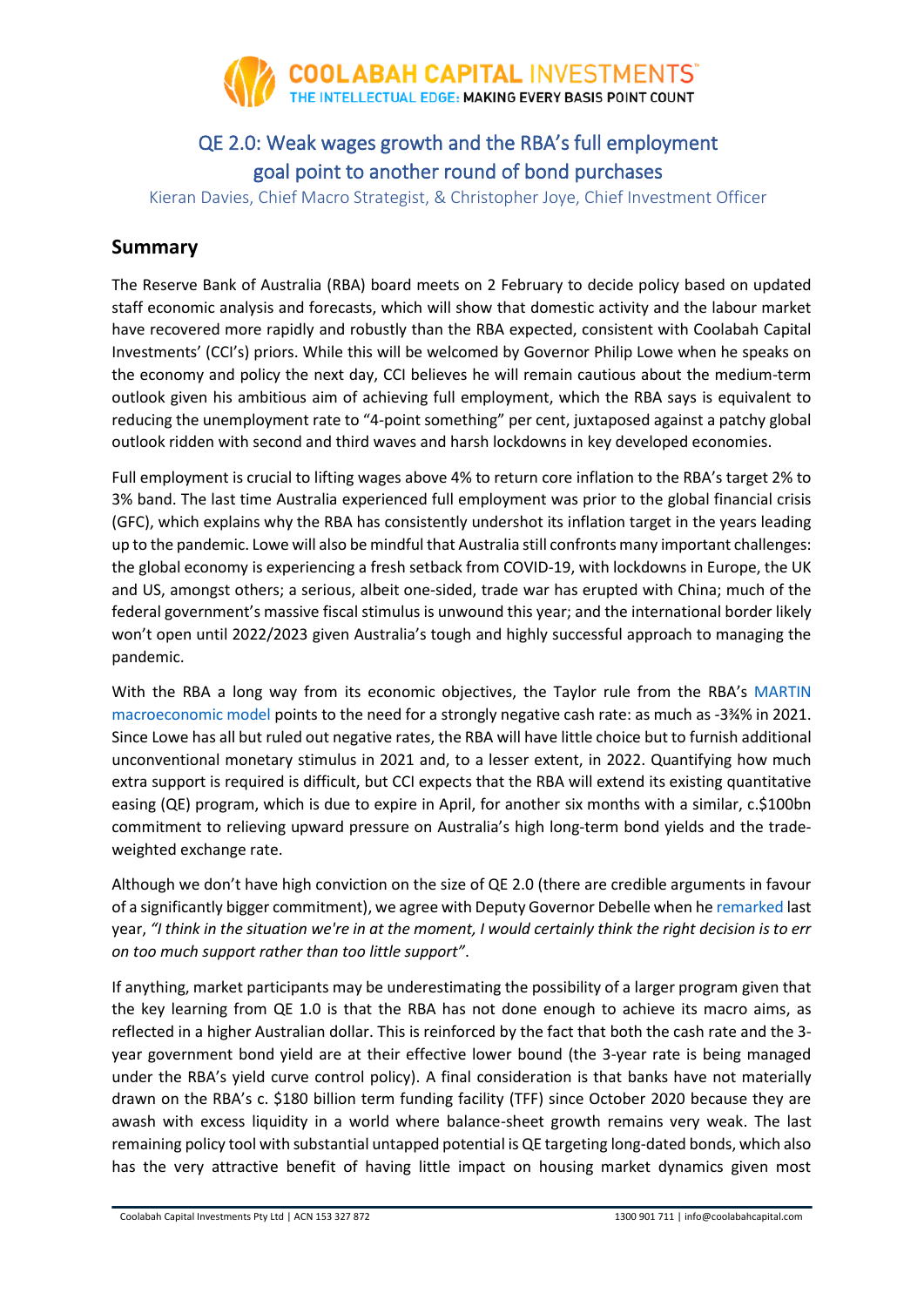

Australian home loan borrowers use variable or short-term fixed-rate products. It does not, therefore, trigger the financial stability concerns associated with other more conventional monetary policy tools.

There is also a case for the RBA to take this opportunity to fine-tune the mix of its purchases of Commonwealth and state government bonds to 70%/30%, more in line with the relative weights in the stock of outstanding debt. The RBA had previously underweighted its purchases of state bonds (or "semis") over concerns about liquidity in the market, which proved unfounded even following the announcement of much larger state budget deficits and the rating downgrades of NSW and Victoria. In fact, all the evidence suggests that the RBA has uncovered enormous offer-side liquidity in the semis market, buying most of its bonds very cheaply at or wide of the mid credit spread (i.e. not at the offer as would normally be the case).

The market consensus is for an extension of QE in April with most expecting another \$100bn round of purchases, while some banks look for a smaller extension. There are also some early indications that the RBA's favoured media proxies are validating the concept of  $QE$  2.0. Surprisingly, no economists are currently canvassing a larger package, although Westpac is factoring in additional purchases next year. Some banks believe that the RBA might soon modify its 3-year yield target, but CCI thinks it will probably remain in place for a while longer, assuming QE is extended. Over time the RBA might have to rethink its options if its bond purchases fail to keep pace with the monetary stimulus from other central banks and the real exchange rate continues to appreciate. One cannot rule-out direct currency interventions, as was more common in the 1990s, although this raises the spectre of the RBA being criticised globally as a currency manipulator.

### **The RBA board will formally upgrade its near-term economic outlook**

The RBA board meets for the first time this year on 2 February. The policy discussion will be based on updated staff economic analysis and forecasts, where much has happened since the last set of estimates were prepared in November. Governor Lowe will then [talk](https://rba.gov.au/media/) the next day about the economy and policy a speech entitled "The year ahead", with the RBA publishing revised forecasts in its 5 February *Statement on Monetary Policy*.

The RBA has already [foreshadowed](https://parlinfo.aph.gov.au/parlInfo/download/committees/commrep/4c225357-9226-403c-b656-6ee06c9f2b2f/toc_pdf/Standing%20Committee%20on%20Economics_2020_12_02_8387_Official.pdf;fileType=application%2Fpdf) a significant upgrade to the near-term outlook given that the economy has outperformed expectations, with activity recovering sooner and more strongly than expected. The same is true for the labour market, with employment almost back at pre-pandemic levels, something the RBA did not think would be achieved until mid this year. Importantly, the peak in the unemployment rate has undershot the RBA's forecast of 8%, with quarterly average unemployment peaking at 7.1% in Q4 and the monthly rate ending the year at 6.6%, a level the RBA had thought would not be reached until mid 2021.

Disappointingly, though, inflation and wages growth remain very weak. Inflation had been stuck below the bank's 2% to 3% inflation target for several years prior to the pandemic and ended last year slightly above 1%, marking the lowest annual rate since the early 1960s. Very low inflation reflects hardly any growth in wages, low inflation expectations, and weak housing costs.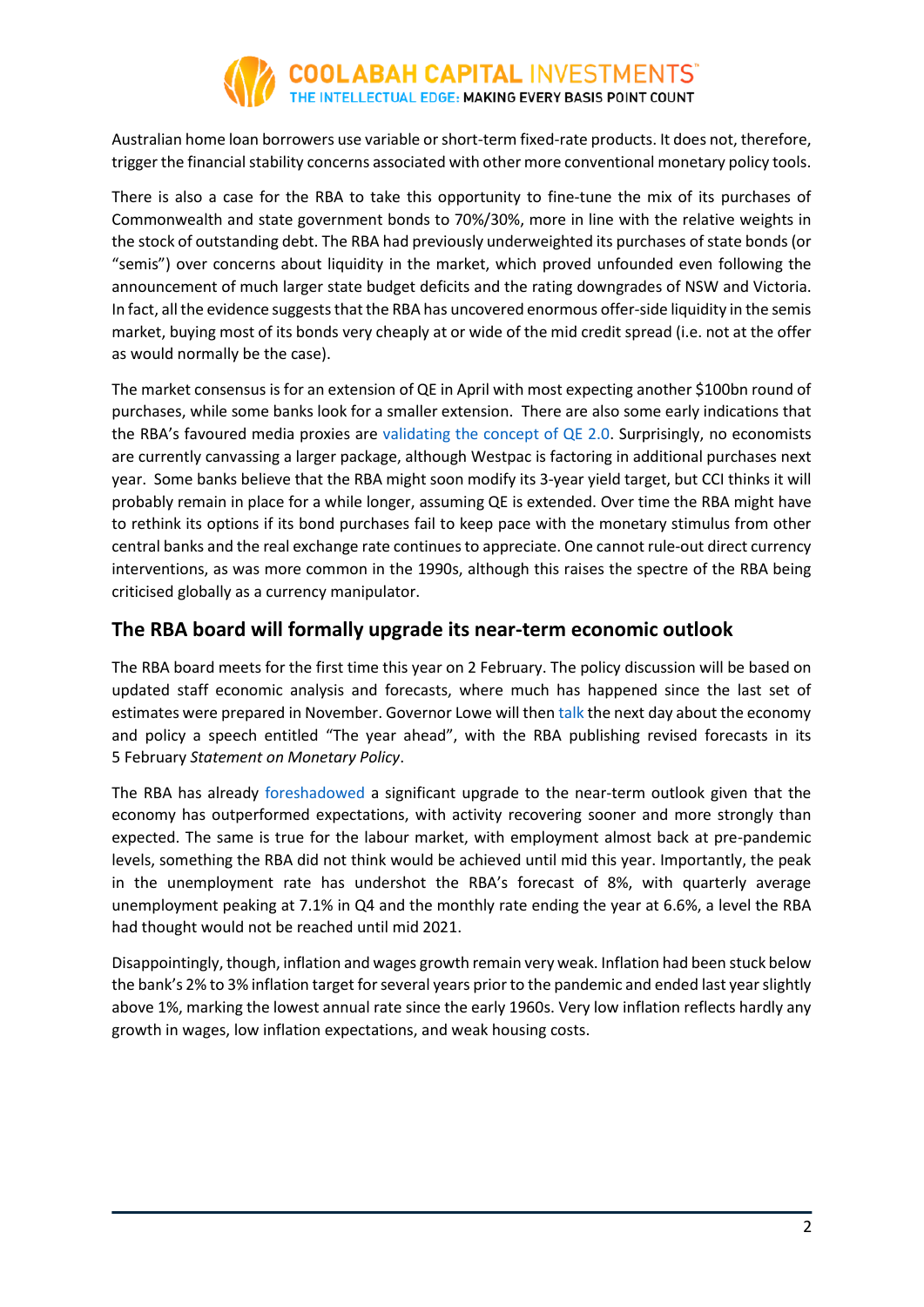

#### Figure 1: The labour market has recovered more quickly and more strongly than expected by the RBA in November



*Note: The RBA forecasts are for Q4 2020, Q2 and Q4 2021, and Q2 and Q4 2022. Forecasts were interpolated for Q1 and Q3 in 2021 and 2022. Source: Australian Bureau of Statistics, Reserve Bank of Australia, Coolabah Capital* 

## History still suggests it will take time to return to full employment, while financial stability risks have abated

Governor Lowe will naturally welcome this upgrade, although we think he will remain cautious about the medium-term outlook, noting his [remarks](https://parlinfo.aph.gov.au/parlInfo/download/committees/commrep/4c225357-9226-403c-b656-6ee06c9f2b2f/toc_pdf/Standing%20Committee%20on%20Economics_2020_12_02_8387_Official.pdf;fileType=application%2Fpdf) in December that although *"the bounce-back has been quicker than we'd hoped"* it was *"not changing the [view on the] medium term"*. This leads us to think that the RBA will still forecast inflation remaining below the 2% to 3% target band given the substantial spare capacity in the labour market. Estimating spare capacity is challenging, but Lowe [believes](https://parlinfo.aph.gov.au/parlInfo/download/committees/commrep/4c225357-9226-403c-b656-6ee06c9f2b2f/toc_pdf/Standing%20Committee%20on%20Economics_2020_12_02_8387_Official.pdf;fileType=application%2Fpdf) that *"we've got to get back to an unemployment rate of 4-point-something to get the type of wage pressures that will deliver inflation outcomes consistent with, on average, 2½ per cent"*, which *"still seems a long way away"*.

Caution about the medium-term outlook seems warranted given:

- **A weaker world economy.** The global economy has had a significant near-term setback from the latest surge in the virus and the ensuing lockdowns in Europe, the UK and the US, while the distribution of the vaccine in the larger advanced economies has been slow. Indeed, international disputes regarding vaccine distribution are now emerging between the EU and the UK. Developing economies face a much longer timetable to innoculate their populations, which could present another serious headwind for global growth. This is likely to see ongoing monetary stimulus from the major central banks that a characteristically more conservative RBA will find tough to match, which helps explain the recent appreciation in Australia's trade-weighted exchange rate.
- **A one-sided trade war with China.** China has sought to make an example of Australia by punishing the Morrison government for calling for an independent international inquiry into the origins of COVID-19. This has involved imposing tariffs and bans on a range of Australian exports, most importantly coal, but also copper, wine, beef, barley, cotton, seafood, and timber. Merchandise exports to China are still holding around very high pre-pandemic levels, but this reflects surging iron ore exports offsetting the impact of trade restrictions. The downside risk is that the relationship continues to deteriorate over external events, such as Chinese incursions into Taiwan, and that Chinese sanctions extend to iron ore. CCI believes there is a nontrivial risk of war between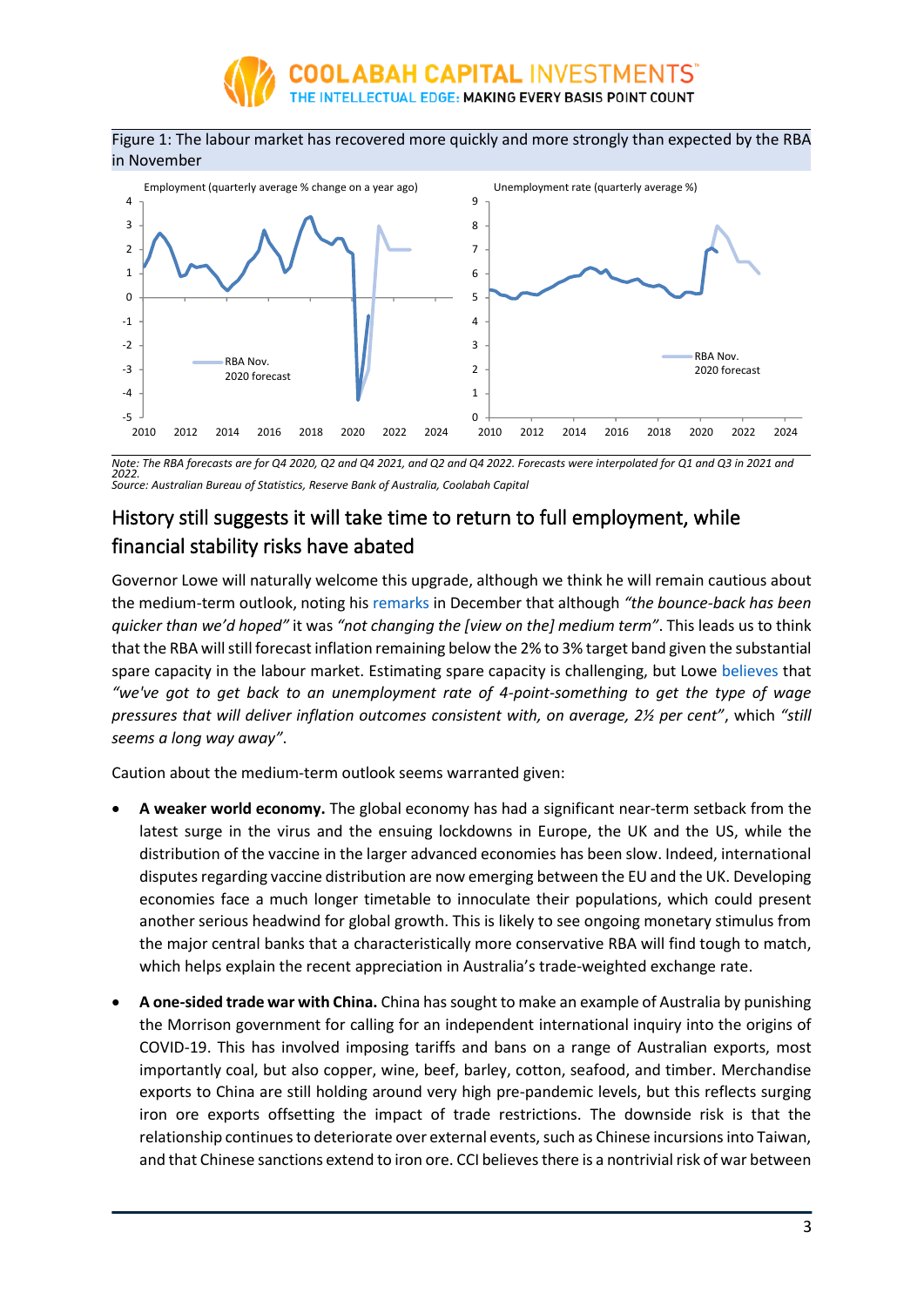# **COOLABAH CAPITAL** INVESTMENTS<sup>"</sup><br>THE INTELLECTUAL EDGE: MAKING EVERY BASIS POINT COUNT

China and the US over Taiwan, which would make it hard for Australia to export any iron ore, coal, or natural gas to the Middle Kingdom.

- **The unwinding of a gigantic fiscal stimulus.** Australia's unprecedented fiscal stimulus, which saw the largest peacetime budget deficits on record, is largely temporary by design. The private sector has saved some of this stimulus, but fiscal policy will be sharply contractionary over the course of 2021 as labour market subsidies, temporary welfare payments and housing grants roll off. This impulse is likely amplified by the Morrison government's relatively parsimonious approach to fiscal policy, and the political preference to reduce the deficit as quickly as is reasonably possible with one eye on the next election.
- **Re-opening Australia's border remains a long way off.** The government anticipates that it will take until October for most Australians to be vaccinated, with the chief medical office[r suggesting](https://www.news.com.au/travel/travel-updates/health-safety/widespread-overseas-travel-unlikely-for-australians-in-2021/news-story/3d84c7bd3dff15b132e53ebb7e014e7c) it was too early to say if the international border will open in 2021. Labour supply will also be significantly constrained by practically no growth in the working age population until international migration resumes. Given the government's aggressive COVID-19 elimination strategy, opening the border will require foreign nations to have likewise eliminated the virus, which is improbable in most countries in 2021. A recent example is the government's decision to shut the New Zealand travel bubble following one case of community transmission. A best-case scenario would involve exports of education services and tourism normalising in 2022 or 2023, although domestic tourism will provide some offset in the interim as more Australians take local holidays. Significantly, Australian tourism abroad outweighed international tourist spending in Australia by 0.8% of GDP prior to the pandemic.

The RBA would also be sensitive to the fact that since the GFC it has struggled to reduce the unemployment rate below 5%, which is one key reason why wage growth has failed to return to its pre-crisis average of about 3.5%.

Moreover, the RBA's MARTIN macroeconomic model [suggests](https://www.rba.gov.au/publications/rdp/2019/2019-07/rdp-2019-07-online-appendix.pdf) wage growth will have to average about 4.5% for to achieve a 2.5% inflation rate, the midpoint of the 2% to 3% target band.<sup>1</sup> The last time unemployment was consistently in the 4-point-something band was in the early stages of the GFC and before that the 1970s.

Past recessions suggest that lowering unemployment is difficult, with reductions similar to that which the RBA is currently targeting achieved on a *sustained* basis about 4 to 5 years after the peak in unemployment in only two of the five previous recessions since 1960 (and not achieved in the years after the GFC).

<sup>1</sup> This assumes trend growth in labour productivity of 1-1.25%, lower than the RBA's assumption of 1.5%.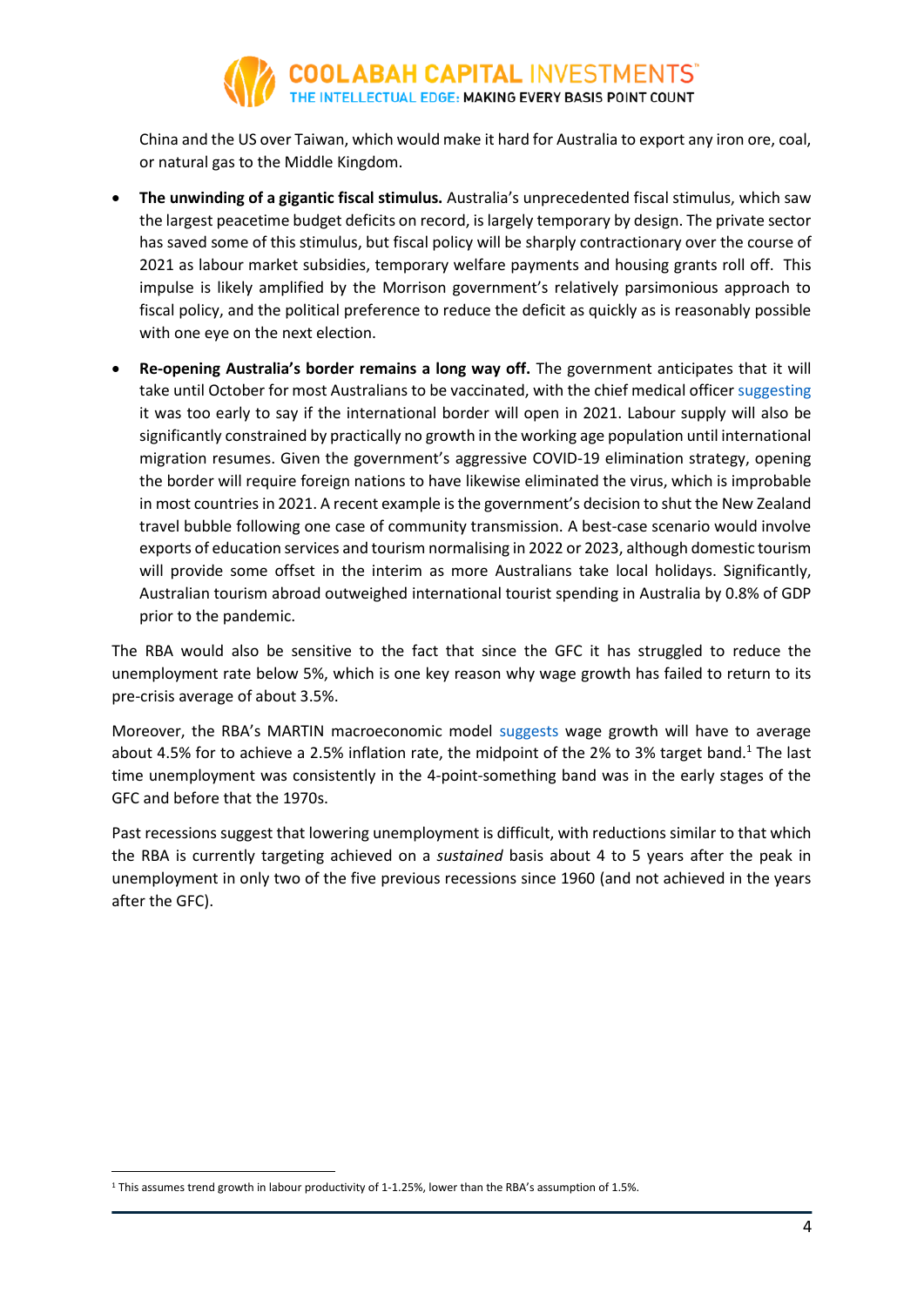

#### Figure 2: History suggests it may take several years to return the unemployment rate to the 4s



*Note: The short 1974-75 recession is not shown. Source: Australian Bureau of Statistics, Reserve Bank of Australia, Coolabah Capital* 

Put differently, there is a high risk that the RBA fails to meet its current policy priority of delivering full employment with the consequence that wage growth proves too low to return inflation to its target band, as was the case in the years leading up to the pandemic. In that earlier episode, the RBA [tolerated](https://rba.gov.au/speeches/2016/sp-gov-2016-10-18.html) some miss on its economic targets because it was exercised about risks to financial stability.

Those risks have long since eased, with slow growth in housing credit and national dwelling values only recently matching the peak reached in 2017 (Sydney and Melbourne prices are still 4% below their previous highs).

Although some market participants expect the RBA will soon taper its support for the economy given the near-term rebound in the economy, we place more emphasis on Deputy Governor Debelle's views, who [argued](https://rba.gov.au/speeches/2020/sp-dg-2020-11-24.html) at the end of 2020 that a key lesson for policy makers is to *"be careful of removing the stimulus too early"*. Accordingly, given the absence of financial stability concerns, we think the prudent course of action for the RBA is to err on the side of more, rather than less, stimulus in order to obtain its macroeconomic goals.



*Source: Australian Bureau of Statistics, CoreLogic, Reserve Bank of Australia, Coolabah Capital*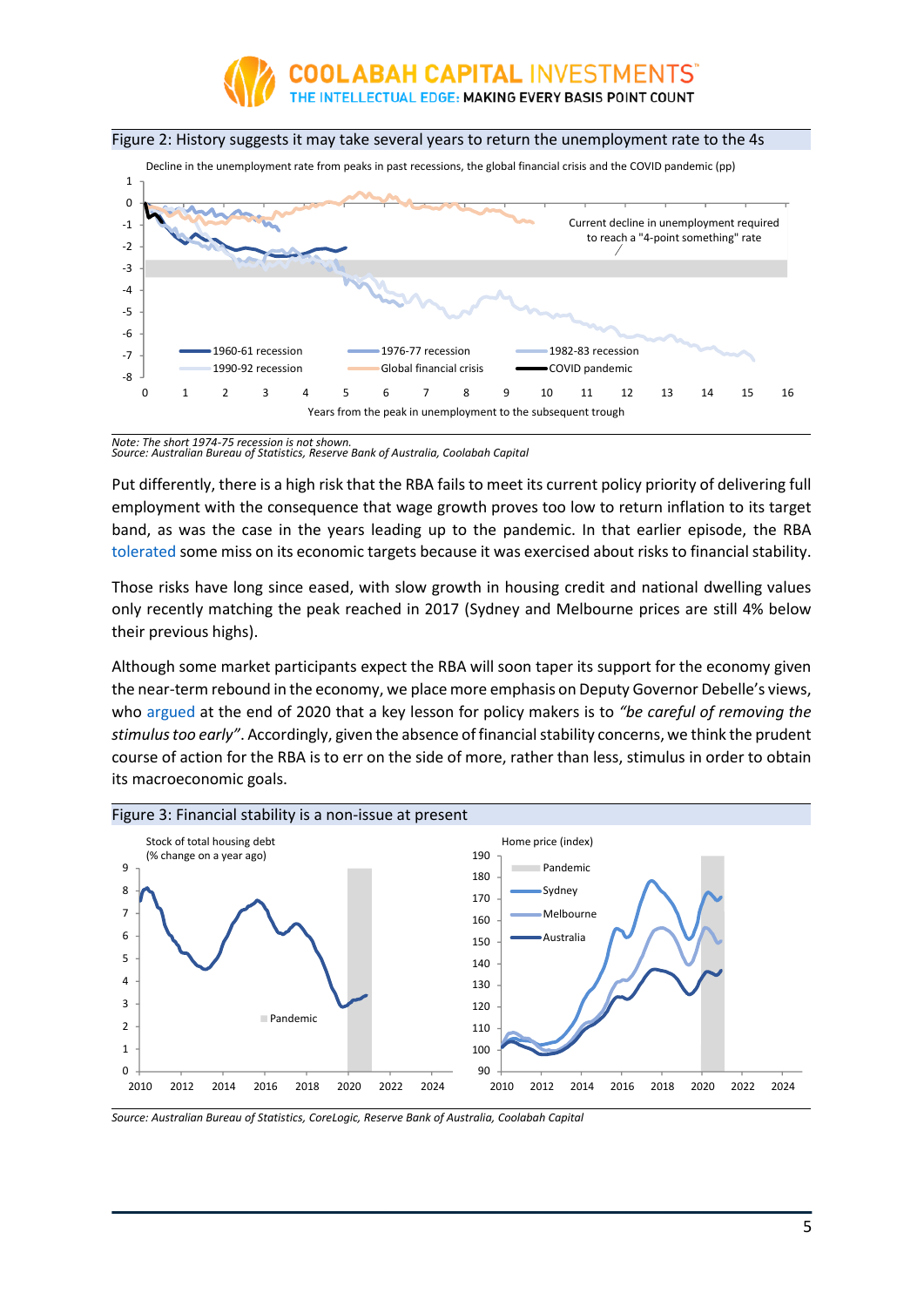

## Interest rate rules highlight the need for significant unconventional support

In judging how the revised economic outlook could influence policy, we are mindful that the RBA is downplaying the usefulness of forecasts given we are in the middle of a once-in-a-century pandemic. This is evident in the board's unprecedented [forward guidance](https://rba.gov.au/media-releases/2020/mr-20-32.html) that the bank will not raise the cash rate until *"actual inflation is sustainably within the 2-3% target range",* which means *"wages growth will have to be materially higher … [something that requires] significant gains in employment and a return to a tight labour market"* (emphasis added). On the RBA's November outlook, this meant the board did not expect to increase the cash rate *"for at least three years"*.

To explore this issue, CCI forecast the RBA's cash rate using the Taylor rule from the RBA's [MARTIN](https://www.rba.gov.au/publications/rdp/2019/2019-07.html)  [macroeconomic model](https://www.rba.gov.au/publications/rdp/2019/2019-07.html) . This rule sets the cash rate as a function of the real neutral cash rate, forecast underlying inflation relative to the RBA's target, and forecast unemployment relative to the NAIRU, where we assumed:

- The real neutral cash rate has declined from the RBA's [estimate](https://www.rba.gov.au/publications/bulletin/2020/sep/the-economic-effects-of-low-interest-rates-and-unconventional-monetary-policy.html) of about 0.75% at the end of 2019 to about 0.5% in 2020 given the wider spread between lending rates and the cash rate.
- The NAIRU equals 4.5%, which is the midpoint of Governor Lowe's characterisation of an *"unemployment rate of 4-point something"*. This assumption is possibly optimistic given the NAIRU normally increases in a recession, but likely reflects: (1) Lowe being influenced by the prepandemic experience where a 5% rate was not low enough to generate sufficient wages growth return inflation to target; and (2) the fact that the RBA's pre-COVID-19 NAIRU [estimate](https://www.rba.gov.au/publications/bulletin/2019/jun/explaining-low-inflation-using-models.html) was trending towards 4.5%.
- A forecast outlook for unemployment based on the consensus market view, which has a lower profile than the RBA's estimates, and a forecast outlook for inflation based on the RBA's November estimates, much the same as the market's profile.

**On this basis, the rule points to a significantly negative cash rate of about -3¼ to -3¾% in 2021 and -2 to -3% in 2022.** Given that the RBA regards 0.1% as the effective lower bound for the cash rate and the 3 year government bond yield, this points to the need for very significant unconventional monetary policy to be maintained in 2021, with some winding back in 2022.

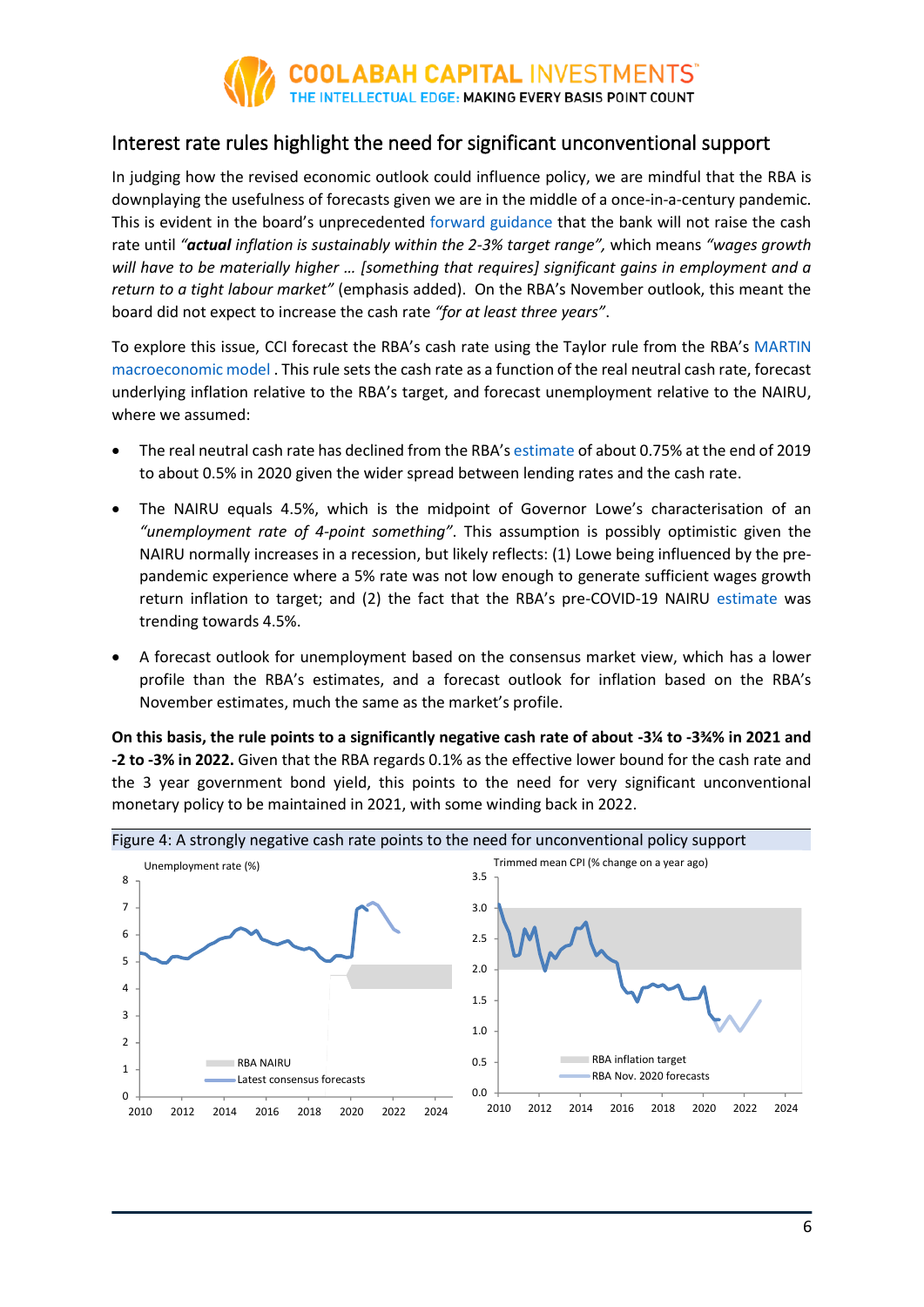



*Source: Australian Bureau of Statistics, Reserve Bank of Australia, Coolabah Capital* 

# CCI expects another c.\$100bn round of bond purchases with a tweaked mix, but there are risks to the upside

Assessing whether the unconventional steps taken by the RBA to date are sufficient to achieve the same result as a strongly negative cash rate is difficult. Prior to the latest round of measures, CCI [estimated](https://coolabahcapital.com/aggressive-rba-policy-easing-in-november/) that the RBA's optimal unconventional policy stimulus using the MARTIN model to calculate how far conventional policy would take the economy towards full employment. We then assumed that the RBA would have to increase its balance sheet via unconventional measures to close the gap.

Making the strong assumption that international research on the economic impact of central bank balance-sheet expansion applied to Australia, CCI estimated that the RBA would need to buy c.\$140bn of longer-term Commonwealth and state government bonds, in addition to the purchases required to maintain the target for the 3-year Commonwealth bond yield and the expansion in the balance sheet due to the TFF supplying cheap 3-year funding to banks.

We thought the purchases would take place over a year and be tied to the RBA's economic objectives. As it turned out, the RBA front-loaded the purchases, announcing a \$100bn programme, split 80%/20% between Commonwealth and state government bonds, with a commitment to buy more bonds if required.

This time, rather than rely on international experience with unconventional policy, we leveraged off recent [research](https://www.rba.gov.au/publications/bulletin/2020/sep/the-economic-effects-of-low-interest-rates-and-unconventional-monetary-policy.html) by the RBA. This analysis examined the impact of conventional and unconventional monetary policy using the MARTIN model, where the bond market and exchange rate were allowed to be more responsive to policy expectations. It showed different policy options have varying effects on the labour market. Specifically:

- **Conventional policy.** A sustained 100bp reduction in the RBA's cash rate reduces the unemployment rate by 0.8pp;
- **Forward guidance and bond purchases.** A 100bp reduction in both short- and long-term bond yields relative to the rest of the world reduces the unemployment rate by about 0.6pp, almost wholly via a 6% reduction in the real exchange rate. Lower bond yields were seen as reflecting forward guidance and a yield target, but could be thought of as mimicking the current policy combination of forward guidance, the 3-year yield target and outright purchases of longer-term bonds; and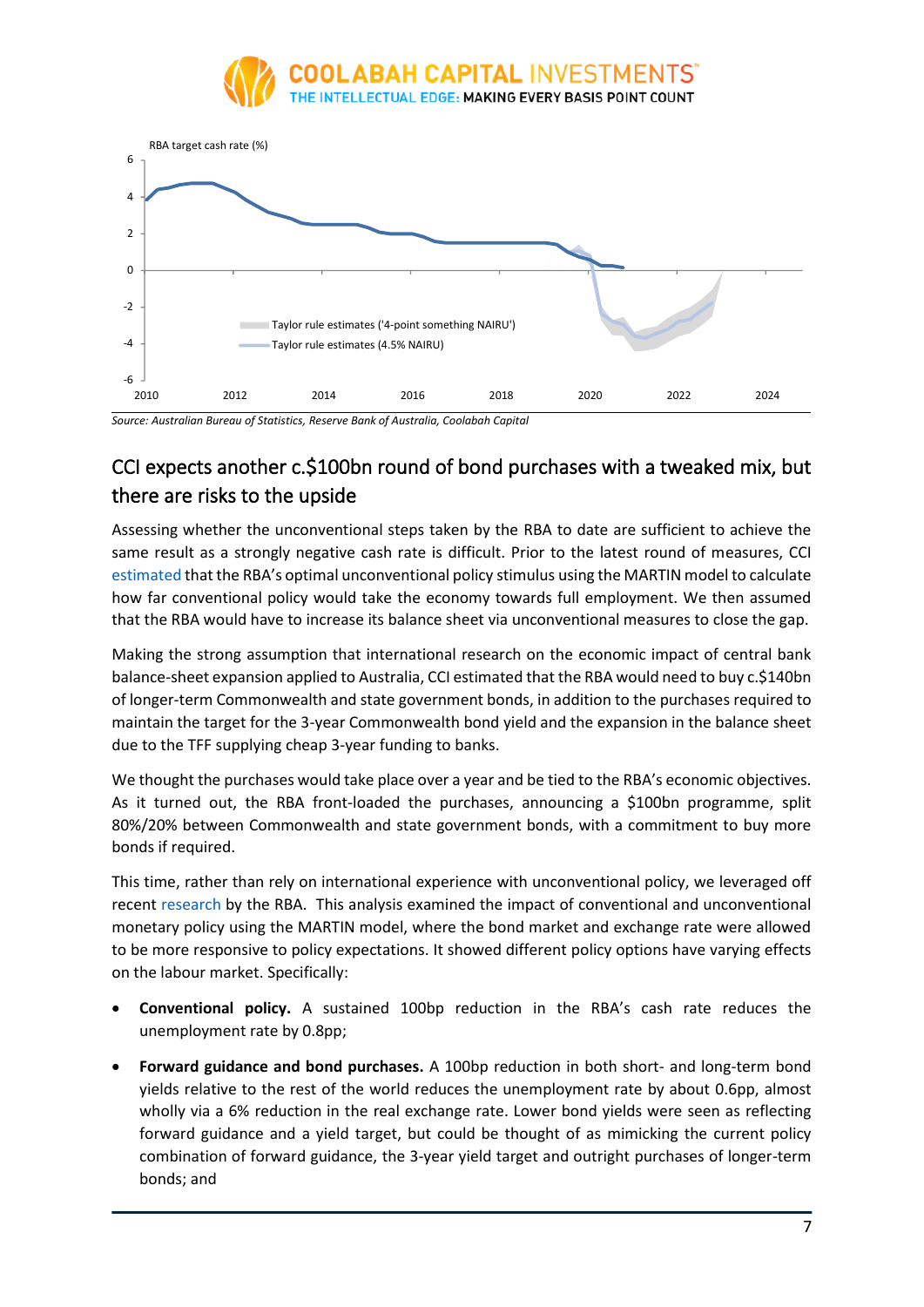

• **Bank financing.** A 100bp reduction in mortgage rates independent of the cash rate lowers the unemployment rate by about 0.4pp. The same reduction in business lending rates has a smaller impact of about 0.1pp. As the RBA notes, this type of reduction in lending rates could be achieved via the TFF and by the impact of lower government bond yields on bank funding costs.

On this basis, the reduction in the cash rate from 1.5% in 2019 to 0.1% in November last year should eventually reduce the unemployment rate by 1.1pp. However, the RBA's bond purchases and the TFF have not had much of an impact as yet, at least judging by the modelling framework employed by the central bank.

**In the case of bond purchases**, this is because both short- and long-term bond differentials are little changed from either prior to the introduction of the yield curve target in March or the advent of outright QE in November. More importantly, Australia's real exchange rate—where the lower currency is the critical transmission mechanism for QE in the RBA's analysis—ended last year 6% higher than the end of 2019.

The RBA acknowledges that bond purchases can have other effects, such as the well-known portfolio balance effect of forcing investors to search for higher-yielding assets, cash-flow effects on government budgets, and contributing to lower fixed-rate lending rates. Yet the main way in which the RBA models the impact of price- and quantity-based QE does not seem to have worked to date. Put more pointedly, the size of the RBA's QE program has been too small to achieve the fall in bond yields needed to lower the real exchange rate because it has been overwhelmed by countervailing forces—most notably more aggressive monetary policy stimulus in the larger economies and soaring commodity prices—pushing the currency higher.

In the RBA's defence, the counterfactual in which it engaged in no QE would have been a lot worse; that is, Australia would be facing materially higher bond yields and a loftier real exchange rate, dampening growth further. And the RBA has been frank in acknowledging that QE 1.0 was going to render important data and insights on the magnitude of the interventions required to achieve its desired policy outcomes.

**As for cheap financing to banks**, funding costs have improved by about 100bp from before the pandemic, with large declines in bank bond spreads, overall yields, and deposit rates. However, spreads of business and housing interest rates for new loans over the RBA's cash rate are almost unchanged. The TFF has undoubtedly improved the *availability* of credit, although this is hard to quantify given that the Australian Prudential Regulation Authority does not publish its survey of lending standards like its central banks in every other advanced economy.

Wholesale bank funding markets were clearly shut through the first half of March, and were it not for the TFF and the RBA's other essential direct lending operations effected via repurchase agreements, access to funding would have been severely curtailed and the cost of that funding, which reached record levels in some parts of the capital structure in March when measured against risk-free rates, would have continued to explode. Accordingly, the TFF has been a crucial part of the RBA's unconventional policy toolkit that prevented radically higher bank funding costs, which would have been passed on to customers. This counterfactual would have obviously exacerbated the COVID-19 induced recession.

So while the TFF has made a significant contribution to maximising the liquidity and solvency of the financial system, supporting the profitability of banks, and preventing the adverse economic consequences flowing from much higher bank funding costs, it has not yet translated into large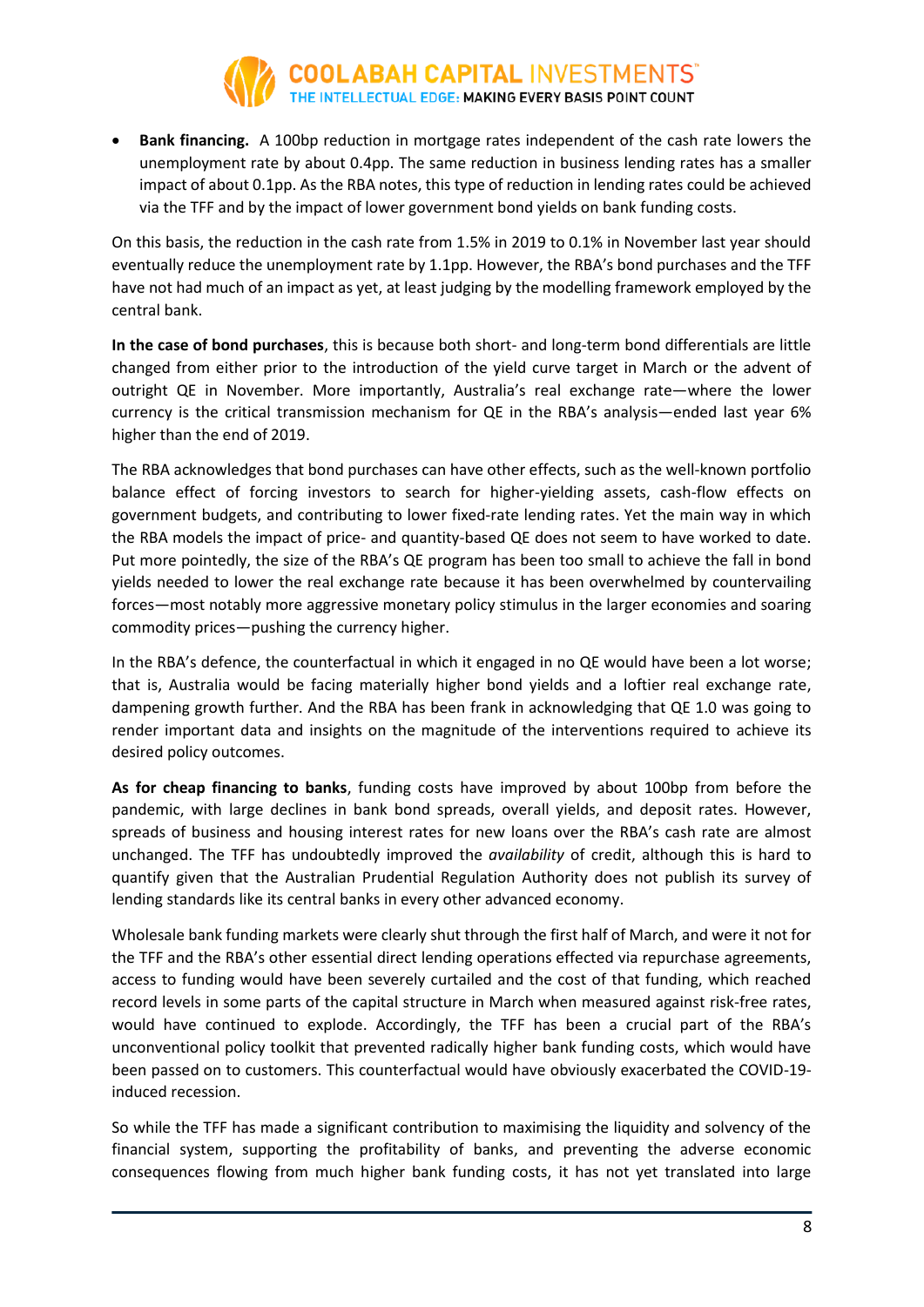

reductions in lending rates independent of the cash rate. That may eventually come as the RBA anticipates that banks will draw on the remaining \$101bn in the facility as applications for additional funds close in June.



*Source: Bank for International Settlements, Federal Reserve Bank of St Louis, Reserve Bank of Australia, Coolabah Capital* 

With unconventional policy struggling to date to contribute to reducing the jobless rate, it is more likely that the improvement in employment growth reflects a combination of the above-mentioned role of the lower RBA cash rate, the massive fiscal stimulus targeted at the labour market, and the exceptional success of Australia's health policy in containing recent outbreaks. The problem for the RBA is that the fiscal stimulus will be unwound this year and upward pressure on the exchange rate is likely to continue given ongoing monetary easing from other central banks. Indeed, currencies are coming into focus globally with central bank governors in Europe highlighting the elevated level of the euro as potentially warranting yet more easing.

**All this suggests that further unconventional policy support is required for the RBA to achieve its target of full employment. Quantifying how much further QE support is required is difficult, but CCI expects that the RBA will extend the existing program, which expiresin April, for another six months with a c.\$100bn commitment to reducing Australia's globally elevated long-term risk-free rates over the 5 to 10 year tenors.**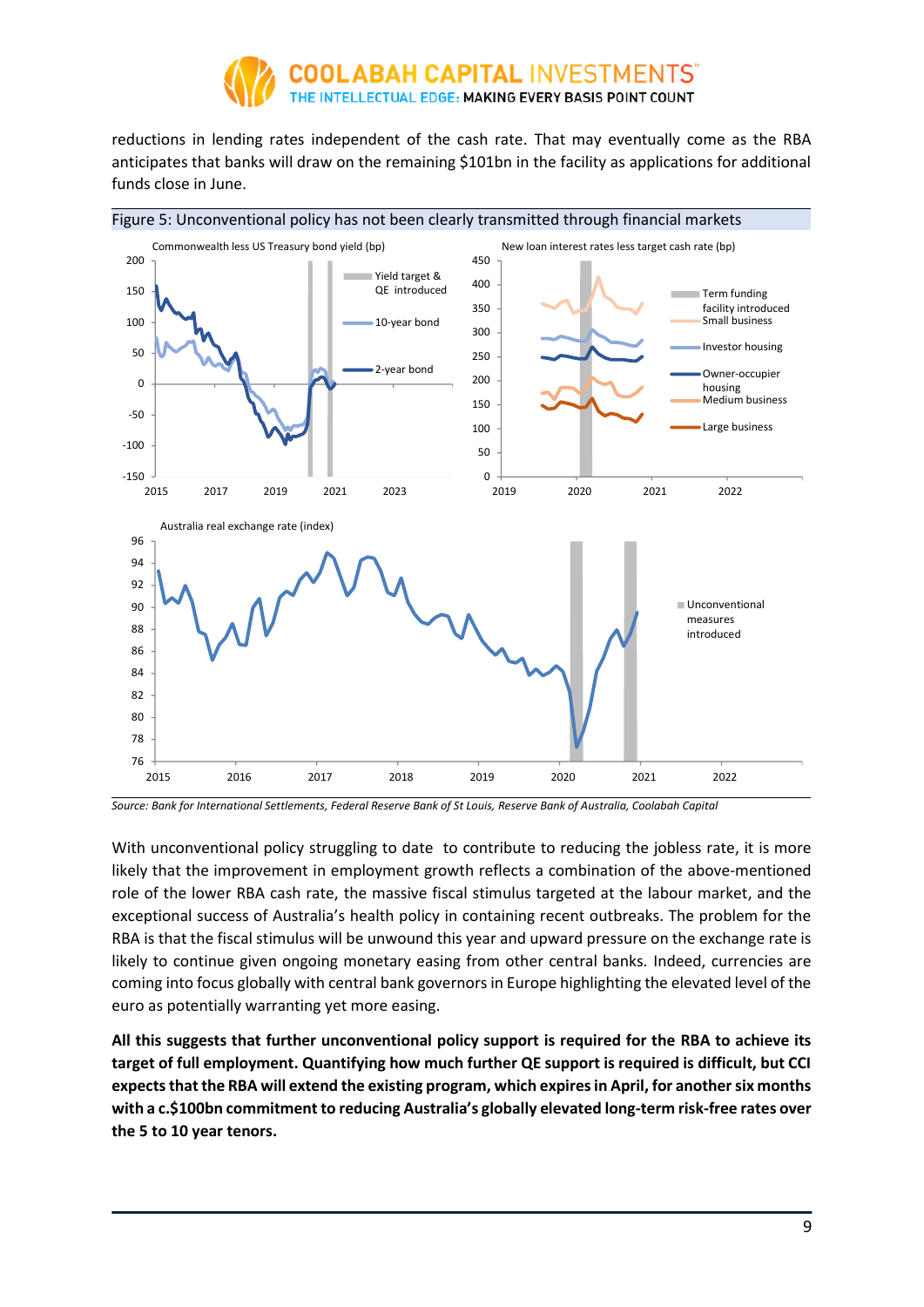![](_page_9_Picture_0.jpeg)

We do not have high conviction on the exact size of QE 2.0, although we believe that the market is underestimating the possibility of a bigger, rather than smaller, QE programme. QE 1.0 has provided the RBA with crucial insights on its transmission mechanism, where the main lesson has been that the RBA has not expanded its balance-sheet fast enough to keep pace with its peers overseas.

Here we concur with Deputy Governor Debelle when he commented last year, *"I think in the situation we're in at the moment, I would certainly think the right decision is to err on too much support rather than too little support … [where] the main point has been to provide the appropriate degree of support for the economy"*.

While the RBA might not enthusiastically embrace QE, it has been explicit in highlighting that its decision to expand its balance-sheet necessarily incorporates the actions of other global central banks to place the Australian economy, and our real exchange rate more specifically, on a level playing field.

As Governor Lowe [put](https://parlinfo.aph.gov.au/parlInfo/download/committees/commrep/4c225357-9226-403c-b656-6ee06c9f2b2f/toc_pdf/Standing%20Committee%20on%20Economics_2020_12_02_8387_Official.pdf;fileType=application%2Fpdf) it, *"[Australia is] part of an international financial system and we have to respond to what others are doing … [given] there is a very strong gravitational pull from the level of global interest rates"*.

In a world of invidious choices, this is undeniably the RBA's least-worst policy solution if it wants to meet its legislated full employment objective, where the RBA's board has repeatedly [stressed](https://rba.gov.au/media-releases/2020/mr-20-32.html) that it views *"addressing the high rate of unemployment as an important national priority"*.

The RBA knows that it needs to very materially reduce the jobless rate to normalise wages growth, which is essential for a sustainable return of inflation to its target band. And the key take-away from the post-GFC period is not to be satisfied by strong employment growth that only achieves a jobless rate of 5-point-something per cent, given that proved inadequate in generating the wages growth sought by the RBA.

Surveying 11 leading banks, seven expect the RBA to extend QE with another \$100bn commitment. Four banks believe the RBA will extend with a smaller \$50 to \$75bn initiative, while one bank is undecided on the size. While all banks forecast that the RBA will launch QE 2.0, we find it somewhat surprising that no bank projects a bigger commitment, even if it is a small increase over the existing programme, given the modest results flowing from QE 1.0. (Westpac is forecasting additional QE in 2022.)

The RBA is likely to take the opportunity to recalibrate the mix of purchases of Commonwealth and state government bonds to 70%/30%, which is more in line with their relative shares of the stock of outstanding government debt. The RBA had previously underweighted its purchases of state government bonds, which only accounted for 20% of the current QE program, likely given claims that there might not be sufficient offer-side liquidity in the "semis" market. Yet with the explosion in state government spending on the RBA's explicit and enthusiastic encouragement, and the resultant ballooning in state budget deficits, the RBA has been inundated with liquidity in its semi-government bond purchases to date.

In fact, in December and early January credit spreads on semi-government bonds were materially wide of the tights recorded after the RBA announced QE in November as a result of larger-than-expected state budget deficits and NSW and Victoria losing their prized AAA ratings with Standard & Poor's (they remain AAA-rated by Moody's). There is little doubt that were it not for the RBA repeatedly pushing the states to spend a lot more, NSW and Victoria's credit ratings would be higher today.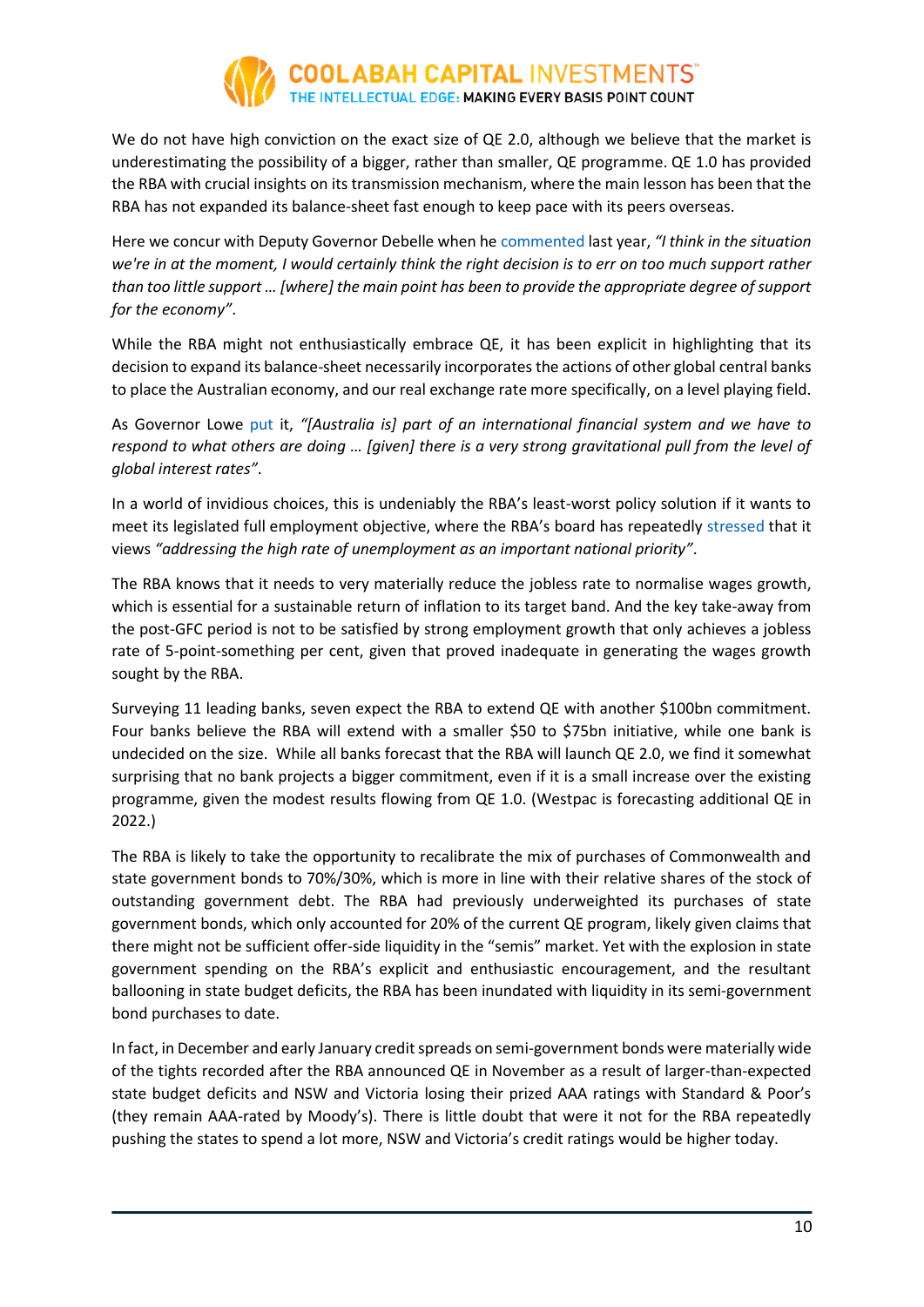# **COOLABAH CAPITAL INVESTMENTS"**<br>THE INTELLECTUAL EDGE: MAKING EVERY BASIS POINT COUNT

Some banks believe that the RBA might soon modify its 3-year yield target, but we think it will probably remain in place for a while longer assuming QE is extended. Over time the RBA might have to rethink its options if its bond purchases fail to keep pace with the monetary stimulus from other central banks and the real exchange rate continues to appreciate. One cannot rule-out direct currency intervention, as was more common in the 1990s, although this raises the spectre of the RBA being criticised globally as a currency manipulator.

Much greater QE might be warranted if our assumptions regarding the path of the virus prove incorrect. We assume Australia will maintain its success in de facto eliminating the virus while the developed world normalises over time as vaccines eventually furnish herd immunity. Of course, risks to this outlook include mutant strains that are resistant to vaccines, more secular side-effects that prevent mass-market deployment, and/or a deterioration in efficacy rates that undermine the prospects for herd immunity.

On the other hand, the RBA might choose to aggressively taper its current QE program in the next 2.0 iteration if for some reason it felt unexpectedly satisfied with the improvement in the labour market to date, and was willing to tolerate a much longer glide path back to full employment and the inflation target. Given the profound difficulties it has had delivering the wage growth required to sustain inflation in its target band since the GFC, this latter scenario would seem to be low probability.